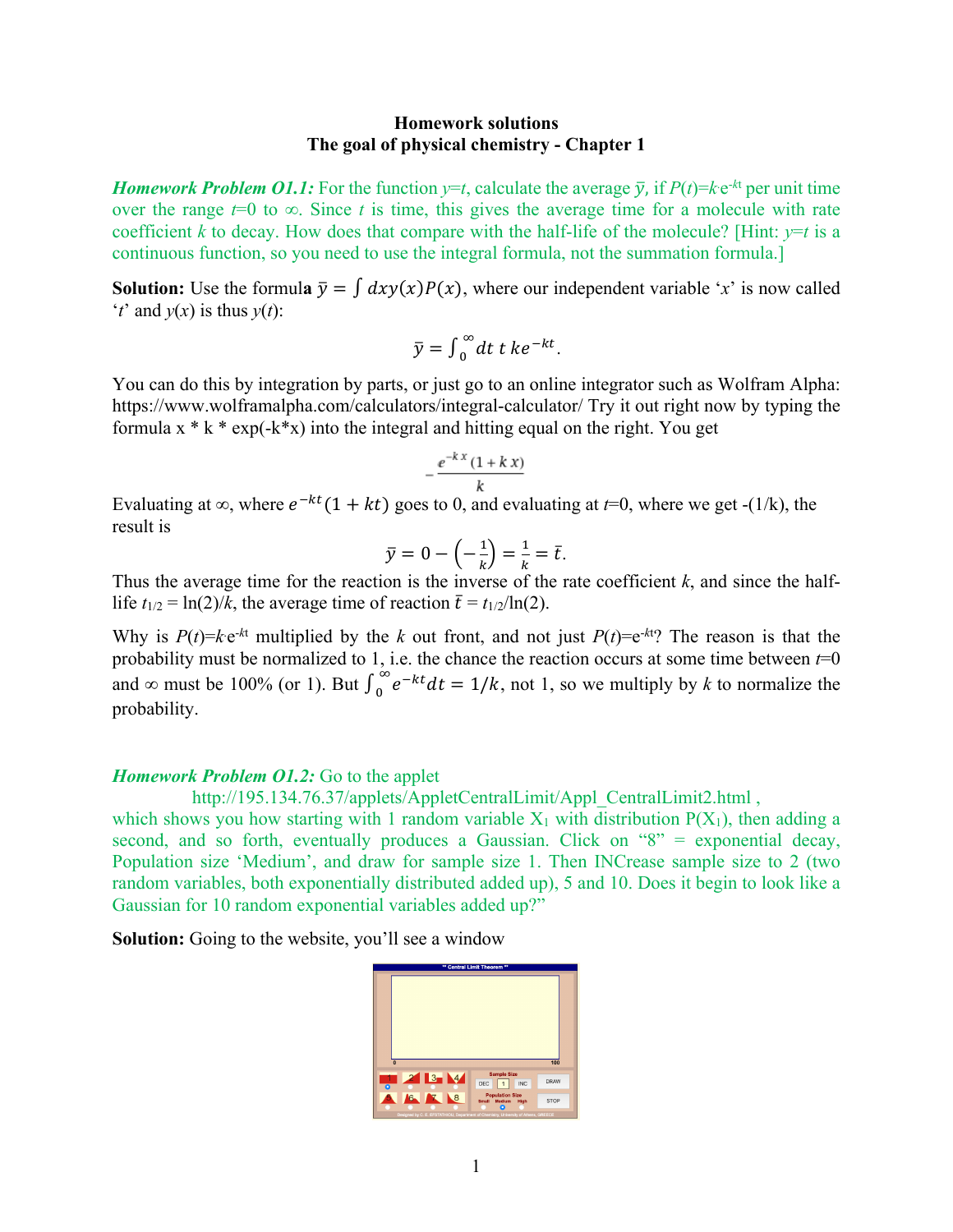Let's show the first example here, a single random variable, but don't forget to turn in the results for the sum of 2, 5 and 10 random variables as well for full credit! Click on "8" to select an exponential decay  $P(t)=ke^{-kt}$  and then click "DRAW". You'll get, with an x-axis going from 0 to 100



the expected exponential distribution. But if you set "Sample Size" to 2, 5 or 10, the distribution will lose probability at 0 and start looking like a Gaussian. The reason is that while getting "0" is the most likely value to get (highest probability P(*t*)), getting "0" twice in a row is still not as likely as getting, say  $10=0+10$  or  $1+9$  or  $2+8$  or lots of other possibilities. By the time you add up 10 random variables, the chance of getting "0" ten times in a row is negligible, and you get a near-Gaussian centered at the average, about 24 in the online app.

*Homework problem O1.3***:** Consider the molecular DNA sequence CCAGCAC GGCAGCAT, with a base missing. What would be a good guess for that base? To start, what is the probability  $P(A)$  that adenine occurs in that known sequence? The probability  $P(C)$ ? The probability that whenever there is an A, there's a C before it? (that is P(C, given A is in the next position). Therefore what is  $P(A|C) = P(A, given C$  is in the previous position)? So what odds do you give an A being in the blank space?

Solution: The known sequence has 15 entries and there are 4 adenines, so  $P(A)=4/15$ . Similarly,  $P(C)=6/15$ . The probability there is a C at position N, given there is an A at position N+1 is  $P(C|A)=1$  (100%). Thus

$$
P(A|C)=P(C|A) P(A)/P(C) = 1*(4/15)/(6/15) = 2/3.
$$

For guanine  $=$  G, the answer would have been

$$
P(G|C)=P(C|G) P(G)/P(C) = 0*(4/15)/(6/15) = 0
$$

since there is no prior occurrence of a G after a C in the sequence. So A would be a good guess, but Bayes is not giving it a '1': there are extra Cs in the sequence, such as the very first one, that do not have an A after them. If the actual answer came out differently, you can recalculate the probabilities, and the one for A will come out smaller.

Note that such techniques are used to reconstruct phylogenetic trees (ancient DNA sequences). So take the answers with a grain of salt: they are probabilistically reasonable, but by no means guaranteed right.